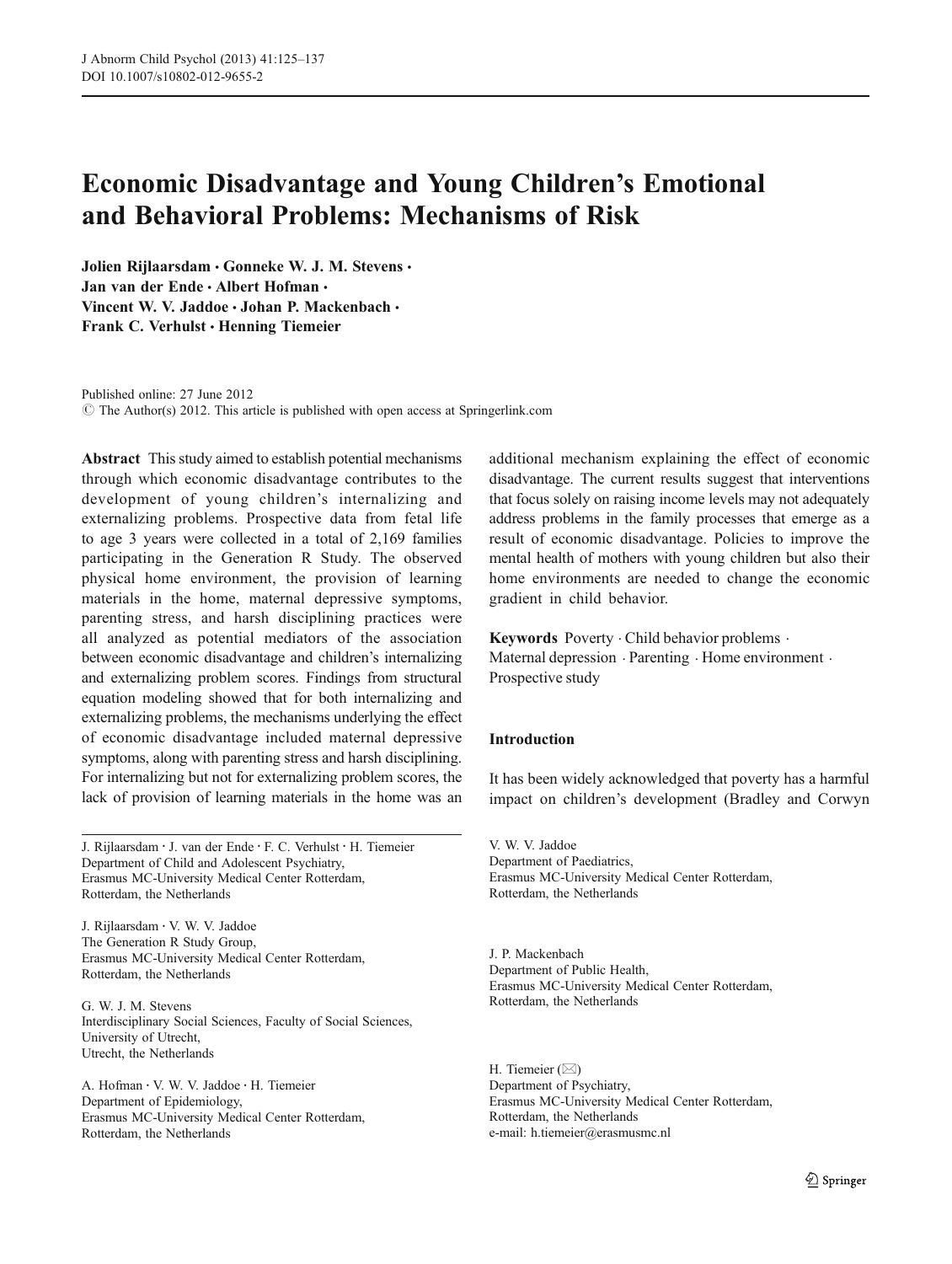[2002;](#page-11-0) Brooks-Gunn and Duncan [1997;](#page-11-0) McLoyd [1998](#page-12-0)). Children residing in economically deprived families more often manifest behavioral and emotional problems (Bradley and Corwyn [2002](#page-11-0)). In addition, there is evidence that the harmful effects of poverty are already observable early in a child's life. For example, studies in the United States and the United Kingdom have shown that associations of low income with children's behavior and emotional wellbeing occur when children are as young as age 3 and 5 years (Kiernan and Huerta [2008;](#page-12-0) Linver et al. [2002](#page-12-0); Yeung et al. [2002](#page-12-0)). Given these findings, interventions during the early years of a child's life may be most important in diminishing the harmful effects of poverty on children's behavioral and emotional development (Brooks-Gunn and Duncan [1997](#page-11-0)).

However, without information on the mechanisms underlying the association between poverty and adverse child development, leverage points amenable to policy intervention are unclear, leaving professionals and policy makers with little information on how to guide these interventions. There is ample evidence that the home environment and parental emotional well-being mediate the association between low family income and child emotional and behavioral problems (Bor et al. [1997](#page-11-0); Kiernan and Huerta [2008](#page-12-0); Linver et al. [2002;](#page-12-0) McLeod and Shanahan [1993](#page-12-0); NICHD [2005](#page-12-0); Pachter et al. [2006;](#page-12-0) Yeung et al. [2002\)](#page-12-0). Using data from the National Longitudinal Survey of Youth, Pachter et al. [\(2006\)](#page-12-0) found that poverty affected children's behavioral and emotional problems from the age of 6 to 9 years through more proximal variables such as maternal depression and the child's home environment. Yeung et al. [\(2002\)](#page-12-0) found that children residing in families with lower income had more behavioral problems, and this effect was partially mediated by the quality of the child's home environment, maternal depressive symptoms, and parenting quality. Their results demonstrated that family income was directly associated with maternal depressive symptoms, but also indirectly, through the physical home environment. Maternal depressive symptoms were in turn associated with punitive parenting, which was then related to children's behavioral problems (Yeung et al. [2002\)](#page-12-0).

The results of Yeung et al. ([2002\)](#page-12-0) are consistent with the family investment model and the family stress model that have been proposed to explain mechanisms connecting socioeconomic status (SES) and behavioral development (Conger and Elder [1994\)](#page-11-0). Conger and his colleagues have postulated that economic disadvantage is negatively related to parental material investments in the development of children (RD Conger and KJ Conger [2002](#page-11-0); Conger and Donnellan [2007](#page-11-0); Conger and Elder [1994](#page-11-0); Martin et al. [2010\)](#page-12-0). These investments in children involve dimensions of family support, such as stimulation of learning and adequate housing.

In addition, Conger and his colleagues have proposed that economic disadvantage adversely affects the child's development through its negative impact on parental emotional well-being such as depression, which in turn diminishes or disrupts parenting skills (RD Conger and KJ Conger [2002](#page-11-0); Conger and Donnellan [2007;](#page-11-0) Conger and Elder [1994;](#page-11-0) Martin et al. [2010](#page-12-0)). In line with expectations derived from the family investment model, research has shown that children residing in poor families have limited access to age-appropriate learning resources (e.g., learning toys or books) in the home, and are more likely to live in houses with structural defects (Bradley and Corwyn [2002;](#page-11-0) Duncan and Brooks-Gunn [2000;](#page-11-0) Evans [2004;](#page-11-0) McLoyd [1998](#page-12-0)). Consistent with predictions from the family stress model, economic disadvantage has been related to maternal depression, which predicts disruptions in parenting including more harsh disciplinary practices and parenting stress (Forman et al. [2007;](#page-11-0) Goodman and Brumley [1990;](#page-11-0) Lovejoy et al. [2000;](#page-12-0) McLoyd [1998\)](#page-12-0).

The vast majority of studies investigating mechanisms underlying the association between low income and young children's emotional and behavioral problems have been conducted in the United States. In the United States, economic inequalities are more pronounced than in any other industrialized nation (Caminada and Goudswaard [2001](#page-11-0); Moss [2000\)](#page-12-0) and economic mobility for those in poverty is among the lowest (Belle and Doucet [2003](#page-11-0)). Whereas the essence of US antipoverty policies is to indirectly approach poverty reduction by providing poor families with education and support services, European interventions seek to provide social insurance programs (e.g., universal health care) and programs that directly raise incomes of poor families (e.g., minimum wage) (McLoyd [1998](#page-12-0); Moss [2000\)](#page-12-0). Associations between low income and children's development exist in such publicly funded health-care systems but these associations tend to be weaker (Propper et al. [2007](#page-12-0)).

There may also be differences between the United States and other wealthy nations in the specific mechanisms by which low income influences children's well-being. Income inequality has been strongly related to depression, particularly among women with young children (Belle and Doucet [2003;](#page-11-0) Kahn et al. [2000](#page-12-0)). High levels of depressive symptoms are common in the United States; recent estimates suggest that the 12-months prevalence of major depressive disorder in mothers is 10.2 % (Ertel et al. [2011\)](#page-11-0). Thus, in a family stress based model explaining the effects low income has on the child's development, associations involving maternal depressive symptoms may be absent or less strong in nations with less income disparities. Despite these potential differences, few studies extended this research on economic disadvantage and young children's emotional and behavioral development to nations other than the United States.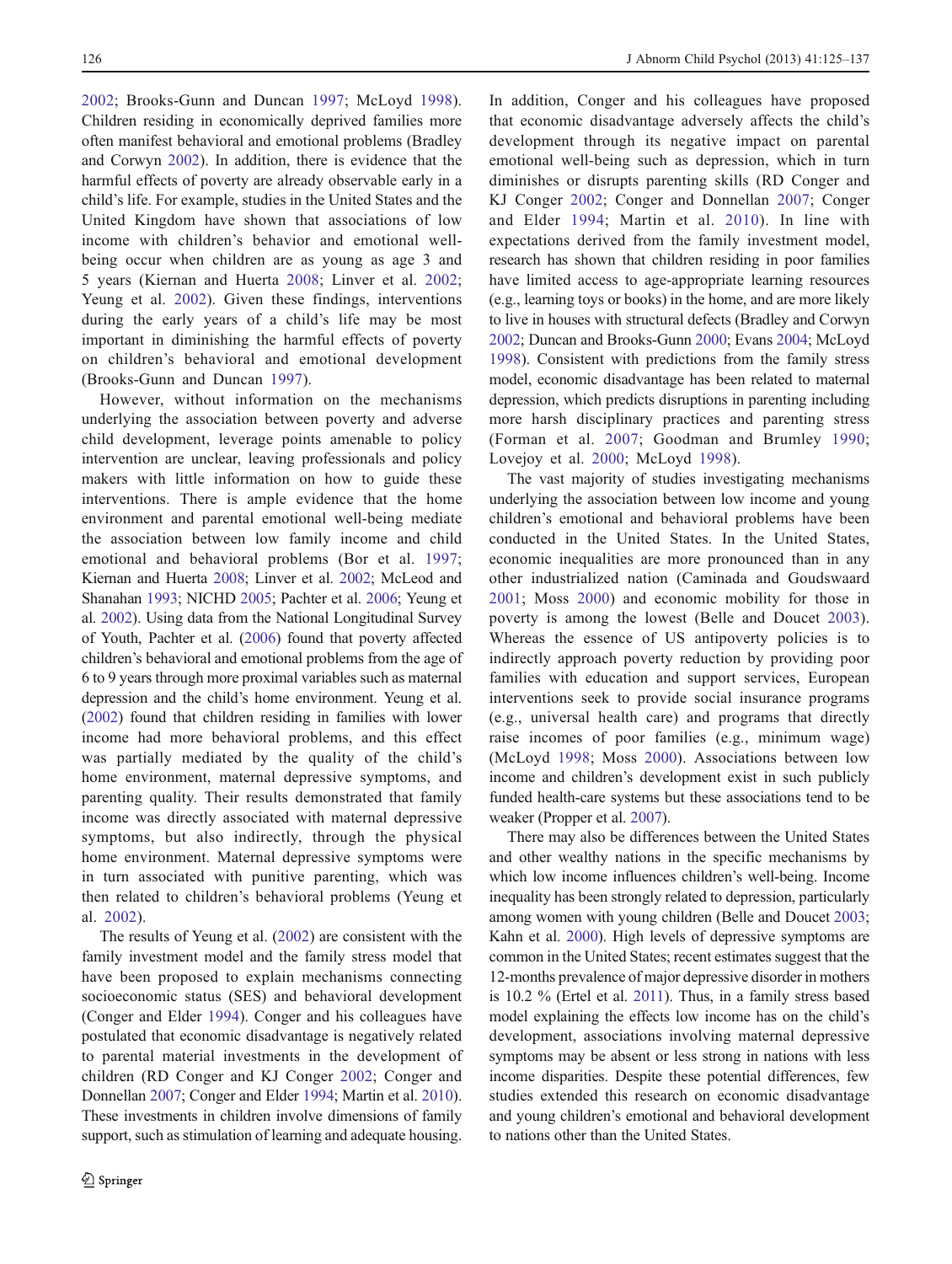A notable exception is the recent study of Kiernan et al. (Kiernan and Huerta [2008](#page-12-0)) that used data from the UK Millennium Cohort Study to examine associations between economic deprivation and child emotional and behavioral problems at the age of 3 years. The authors reported that economic deprivation was related to children's emotional and behavioral problems and that these associations were partially explained by maternal depressive symptoms and parenting factors such as disciplining practices. However, such efforts remain rare and additional research that addresses family processes underlying the impact of economic disadvantage on a non-USA sample of children is needed.

The current study assessed whether the mediational processes by which economic disadvantage is proposed to affect child emotional well-being and behavioral problems held true for a Dutch sample of young children. Using data from a population-based prospective study, we examined children's home environments, maternal depressive symptoms, and disruptions in parenting as potential mediators of the association between economic disadvantage and children's emotional and behavioral problems. We investigated two different dimensions of disrupted parenting: mother's harsh disciplining and parent related parenting stress (i.e., mother's attitudes toward her parenting). In addition, we focused on two dimensions of the home environment: the physical home (e.g., housing quality) and the provision of learning materials and toys in the home. This allowed us to examine predictions from both the family stress model and the family investment model. We hypothesized that family investments (as indicated by home environments) and family stress (as indicated by maternal depressive symptoms or disrupted parenting) constitute non-exclusive mechanisms that explain the association between economic disadvantage and children's behavioral development. Firstly, we hypothesized that economic disadvantage directly affects the quality of home environments and maternal depressive symptoms. Maternal depressive symptoms in turn disrupt parenting, which then has an effect on young children's behavioral development. Secondly, we hypothesized that home environments are also directly related to children's behavioral development. Finally, we postulated that home environments are indirectly related to children's behavioral development through maternal depressive symptoms and disrupted parenting. Figure [1](#page-3-0) represents the conceptual framework of our proposed model.

# Method

#### Study Design

(Jaddoe et al. [2010](#page-12-0)). Pregnant women living in the study area in Rotterdam, the Netherlands, with an expected delivery date between April 2002 and January 2006, were invited to participate. Written informed consent was obtained from all participants. The study was conducted in accordance with the guidelines proposed in the World Medical Association Declaration of Helsinki, and was approved by the Medical Ethics Committee of the Erasmus Medical Center, Rotterdam (numbers: prenatal, MEC 198.782/2001/ 31 and postnatal, MEC 217.595/2002/202).

#### Population for Analysis

This study was embedded in the postnatal phase of the Generation R Study, which was constituted with a renewed consent procedure when infants were around 3 months of age. In 3,400 children this consent procedure was combined with a home visit which included an observation of the home environment. We excluded twins, leaving 3,334 children eligible for follow-up. A total of 2,169 mothers reported on child behavior at the 3-year assessment. These 2,169 children and their families (65 % of 3,334) were included in the current analyses. In order to test consistency, we also used father reports of child behavior. A total of 1,621 fathers in this sample reported on child behavior at the 3-year assessment.

In the current sample of 2,169 children and their families, the mean age of children at the behavioral assessment was 36.58 months  $(SD=1.22)$ . Forty eight percent of the children in this sample were boys. Thirty one percent of children were non-Western, and 47 % were first born. The mean age of mothers in this sample at intake was 31.38 years  $(SD=4.66)$ . General secondary school was the highest educational level attained in 44 % of the mothers. Of the mothers, 9 % were single.

Respondents  $(n=2,169)$  were more often of Western national origin (69.2 % vs. 44.4 %,  $\chi^2$ =175.03, p<0.001) and were less often poor (12.9 % vs. 37.7 %,  $\chi^2$ =198.22,  $p<0.001$ ) than non-respondents ( $n=1,165$ ). Respondents more often completed higher levels of education than non-respondents (56.5 % vs. 26.2 %,  $\chi^2$ =240.11, p<0.001).

#### Measures

Our analysis included child internalizing and externalizing problem behavior assessed at the age of 3 years, economic disadvantage assessed at 30 weeks of gestation, and five mediators (the physical and the stimulating home environment assessed at the age of 3 months, maternal depressive symptoms assessed at the age of 6 months, parenting stress assessed at the age of 1.5 years, and harsh disciplining assessed at the age of 3 years). We examined all these variables via latent constructs. Table [1](#page-4-0) presents the variables that were used as indicators of the latent constructs. The first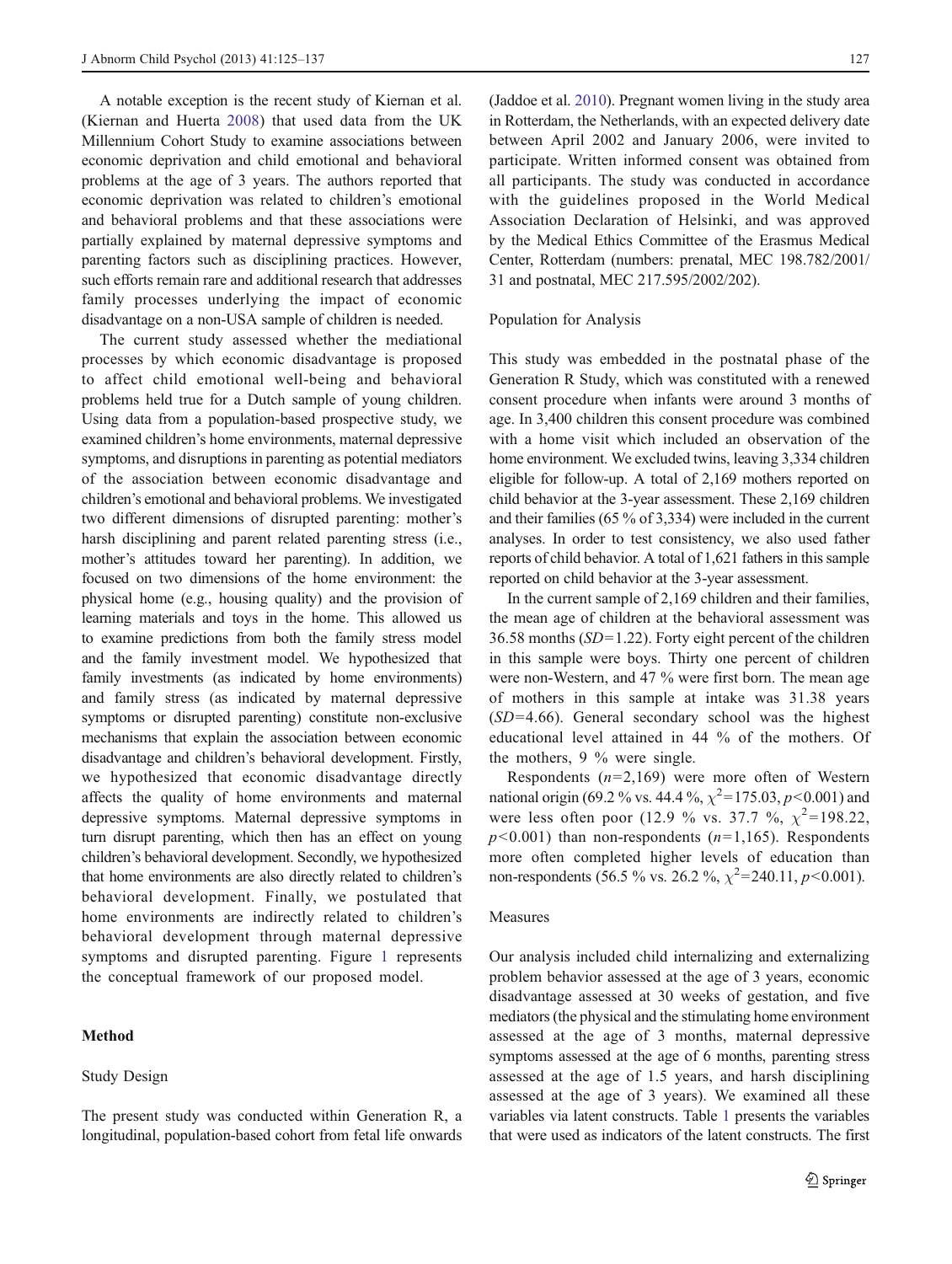<span id="page-3-0"></span>128 J Abnorm Child Psychol (2013) 41:125–137



column of Table [1](#page-4-0) displays the means or percentages of these variables.

Child Behavior The Child Behavior Checklist for toddlers (CBCL/1,5-5; Achenbach and Rescorla [2000\)](#page-11-0) was used to obtain standardized reports of children's problem behavior at the age of 3 years. The CBCL includes 99 items on which parents rate the extent to which each statement describes their child "now or within the past 2 months" on a three point scale; 0=not true, 1=somewhat or sometimes true and  $2=$ very true or often true. In the present study, six CBCL syndrome scales were used, to index emotionally reactive behavior (9 items), anxious or depressed behavior (8 items), somatic complaints (11 items), withdrawn behavior (8 items), attention problems (5 items) and aggressive behavior (19 items). Scale scores were computed by summing respective items. The psychometric properties of the CBCL are well established (Achenbach and Rescorla [2000\)](#page-11-0). The CBCL syndrome scales were square root transformed for the current study to approximate a normal distribution.

Economic Disadvantage The economic disadvantage construct included several measures collected at 30 weeks of gestation: family income, financial difficulties, and adjustments the family had to make because of financial difficulties (see Table [1\)](#page-4-0). Primary caretakers were asked to report the total monthly net income of their household. To compare poor and non-poor families, we dichotomized our measure of family income in accordance with the social security level (above (≥ €1200) versus below the social security level (< €1200)). Individuals living below social security level are considered to have insufficient means to acquire immediate needs and are entitled to apply for social security benefits. Primary caregivers also reported whether they experienced financial difficulty in acquiring immediate needs such as food, rent and electricity in the last year. Responses were coded as  $0$ =not difficult; 1=difficult. In addition, primary caregivers reported on 13 adjustments the family had to make in the last year because of financial difficulties. For example, caregivers were asked whether they regularly purchased new clothes. For negative answers, a follow-up question examined whether this adjustment was made because of financial difficulties. Due to

very low prevalence rates  $(\leq 0.5 \%)$  and estimation problems that were encountered because of empty cells, five of these follow-up items were removed from analyses (i.e., at least one warm meal a day, adequate heating, having a refrigerator, a telephone, or a washing machine at home). In order to address upward mobility (i.e., families may increase wealth several years later), we also included a family income measure collected when the child was 3 years of age.

Home Environments Home environments were assessed by means of observation during a home visit when the infant was on average 3.37 months of age  $(SD=1.15)$ . The physical home environment construct was derived from ten binary-coded items from the adapted IT-HOME Inventory (Rijlaarsdam et al. [2012\)](#page-12-0), registering, among other things, whether the home was clean or whether a central heating system was present (see Table [1](#page-4-0)). The stimulating home environment construct was derived from five binary-coded items from the adapted IT-HOME Inventory assessing, among other things, whether the infant had musical toys (see Table [1\)](#page-4-0). These five items were guided by the Infant-Toddler Home Observation for Measurement of the Environment Inventory (IT-HOME; Caldwell and Bradley [1984](#page-11-0)). Good reliability has been demonstrated for the adapted IT-HOME Inventory (Rijlaarsdam et al. [2012](#page-12-0)).

Depressive Symptoms The construct of maternal depressive symptoms was derived from the six items of the depression scale from the Brief Symptom Inventory (BSI; De Beurs [2004;](#page-11-0) Derogatis [1993\)](#page-11-0) collected when the child was 6 months of age. The BSI is a validated self-report measure consisting of 53 items, which is widely used in clinical and research settings. The items define a spectrum of depressive symptoms such as "feeling lonely" in the preceding 7 days and are rated on 5-point uni-dimensional scales, ranging from 0 (not at all) to 4 (extremely).

Parenting Stress The parenting stress construct included 11 items of the parenting domain of the Nijmeegse Ouderlijke Stress Index-Kort (NOSIK; De Brock et al. [1992\)](#page-11-0) collected when the child was 1.5 years of age. The NOSIK is the Dutch version of the Parenting Stress Index-Short Form (Abidin [1983](#page-11-0)). Sample parenting stress items include "I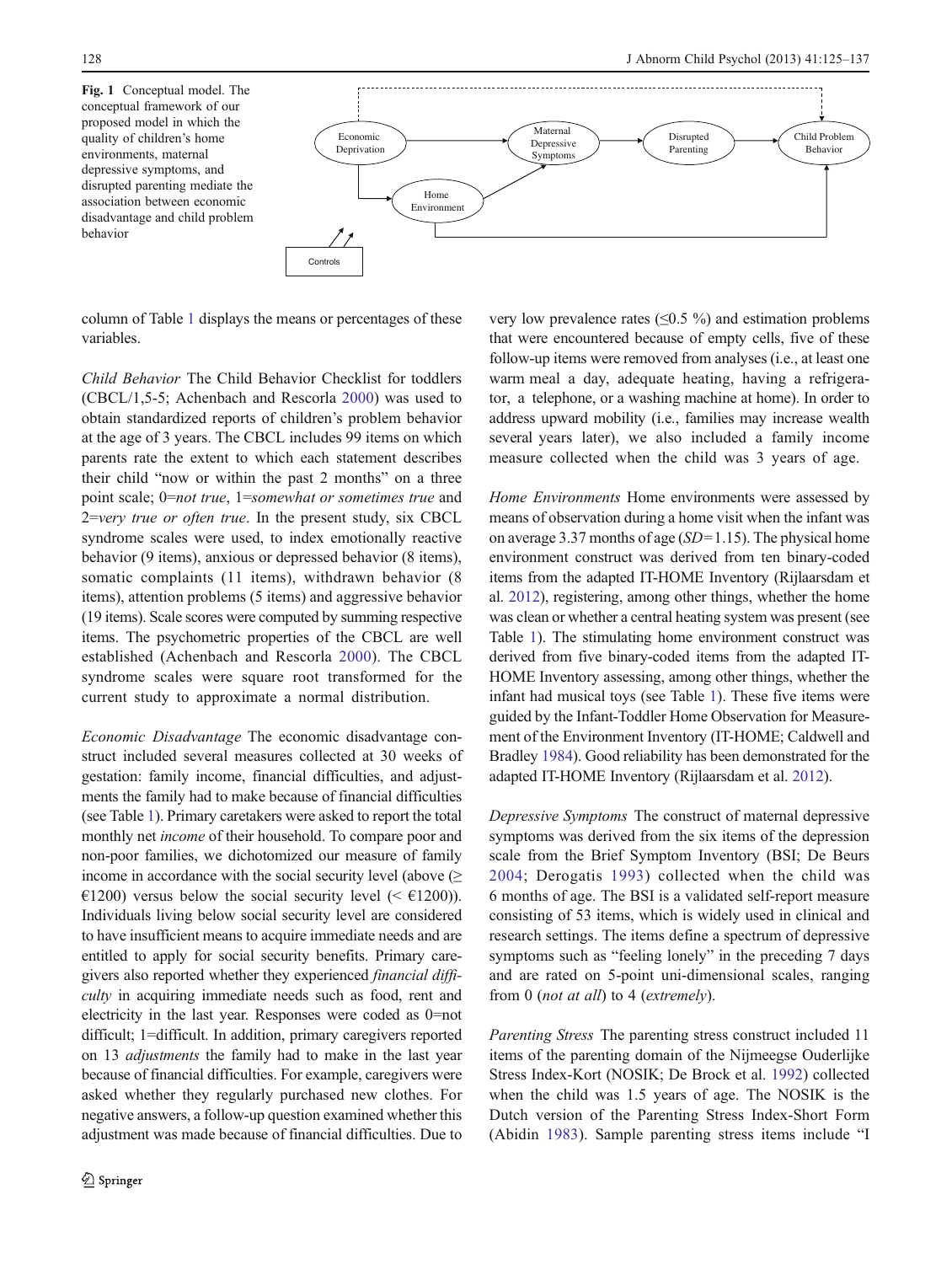# <span id="page-4-0"></span>Table 1 Summary of confirmatory factor analysis measurement models

| Measurement model                                    | $%$ yes/<br>Mean $(SD)^a$ | Estimates <sup>b</sup> |               |  |
|------------------------------------------------------|---------------------------|------------------------|---------------|--|
| Model 1: Children's outcomes                         |                           |                        |               |  |
| Internalizing                                        |                           |                        |               |  |
| Emotionally reactive                                 | 1.62(1.83)                | 1.00 <sup>c</sup>      | $(0.00)$ 0.83 |  |
| Anxious or depressed                                 | 1.09(1.54)                | $0.74***$              | $(0.03)$ 0.63 |  |
| Somatic complaints                                   | 1.63(1.75)                | $0.62***$              | $(0.03)$ 0.53 |  |
| Withdrawn behavior                                   | 0.95(1.37)                | $0.64***$              | $(0.03)$ 0.59 |  |
| Externalizing                                        |                           |                        |               |  |
| Attention                                            | 1.48(1.62)                | 1.00 <sup>c</sup>      | $(0.00)$ 0.64 |  |
| Aggressive                                           | 7.00(5.16)                | $1.96***$              | $(0.07)$ 0.90 |  |
| Internalizing with Externalizing                     |                           | $0.28$ ***             | $(0.01)$ 0.83 |  |
| CFI=0.97; TLI=0.95; RMSEA=0.08; $\chi^2(8)$ =123.18  |                           |                        |               |  |
| Model 2: Economic disadvantage                       |                           |                        |               |  |
| Low income                                           | 13                        | 1.00 <sup>c</sup>      | $(0.00)$ 0.69 |  |
| Financial difficulties                               | 18                        | $1.22***$              | $(0.06)$ 0.84 |  |
| Not having friends or family over for dinner         | $\overline{2}$            | $1.29***$              | $(0.07)$ 0.89 |  |
| No evening out once every two weeks                  | 8                         | $1.29***$              | $(0.07)$ 0.89 |  |
| No holiday from home                                 | 8                         | $1.33***$              | $(0.07)$ 0.92 |  |
| No membership of a social or cultural club           | 5                         | $1.34***$              | $(0.07)$ 0.92 |  |
| No leisure items                                     | 3                         | $1.27***$              | $(0.07)$ 0.87 |  |
| No regular purchase of new clothes                   | 10                        | $1.23***$              | $(0.07)$ 0.84 |  |
| Postponed payment of rent or mortgage                | $\overline{c}$            | $1.05***$              | $(0.08)$ 0.72 |  |
| No car or lease car                                  | 5                         | $1.12***$              | $(0.07)$ 0.77 |  |
| CFI=0.99; TLI=0.99; RMSEA=0.03; $\chi^2$ (25)=68.60  |                           |                        |               |  |
| Model 3: Home environment                            |                           |                        |               |  |
| Physical home                                        |                           |                        |               |  |
| Street is clean                                      | 89                        | 1.00 <sup>c</sup>      | $(0.00)$ 0.83 |  |
| Exterior of the house is well maintained             | 93                        | $1.10***$              | $(0.04)$ 0.91 |  |
| Neglected houses in the street <sup>d</sup>          | 87                        | $0.99***$              | $(0.04)$ 0.81 |  |
| Basic furniture is present                           | 97                        | $0.79***$              | $(0.06)$ 0.65 |  |
| Windows or walls are damp inside <sup>d</sup>        | 96                        | $0.85***$              | $(0.06)$ 0.70 |  |
| The walls inside the house are in good condition     | 94                        | $0.96***$              | $(0.05)$ 0.79 |  |
| Central heating system is present                    | 95                        | $0.61***$              | $(0.06)$ 0.51 |  |
| The living room is tidy                              | 79                        | $0.70***$              | $(0.04)$ 0.58 |  |
| The kitchen or toilet is unclean <sup>d</sup>        | 79                        | $0.78***$              | $(0.04)$ 0.65 |  |
| Cigarette smoke in the residence <sup>d</sup>        | 96                        | $0.60***$              | $(0.07)$ 0.50 |  |
| Stimulating home                                     |                           |                        |               |  |
| Various toys                                         | 87                        | $1.00^{\circ}$         | $(0.00)$ 0.99 |  |
| Special place to lay down and play                   | 90                        | $0.89***$              | $(0.02)$ 0.88 |  |
| Cuddly toys are available                            | 86                        | $0.97***$              | $(0.01)$ 0.96 |  |
| Muscle activity toys or equipment                    | 83                        | $0.94***$              | $(0.01)$ 0.94 |  |
| Musical toys or equipment                            | 84                        | $0.94***$              | $(0.01)$ 0.94 |  |
| Physical home with Stimulating home                  |                           | $0.34***$              | $(0.03)$ 0.41 |  |
| CFI=0.97; TLI=0.97; RMSEA=0.07; $\chi^2$ (40)=495.21 |                           |                        |               |  |
| Model 4: Maternal depressive symptoms                |                           |                        |               |  |
| Feeling suicidal                                     | 3                         | $1.00^{\circ}$         | $(0.00)$ 0.83 |  |
| Feeling lonely                                       | 26                        | $0.95***$              | $(0.06)$ 0.79 |  |
| Feeling down                                         | 23                        | $1.05***$              | $(0.06)$ 0.87 |  |
| Having no interest                                   | 13                        | $1.00***$              | $(0.06)$ 0.83 |  |
|                                                      |                           |                        |               |  |

 $\underline{\textcircled{\tiny 2}}$  Springer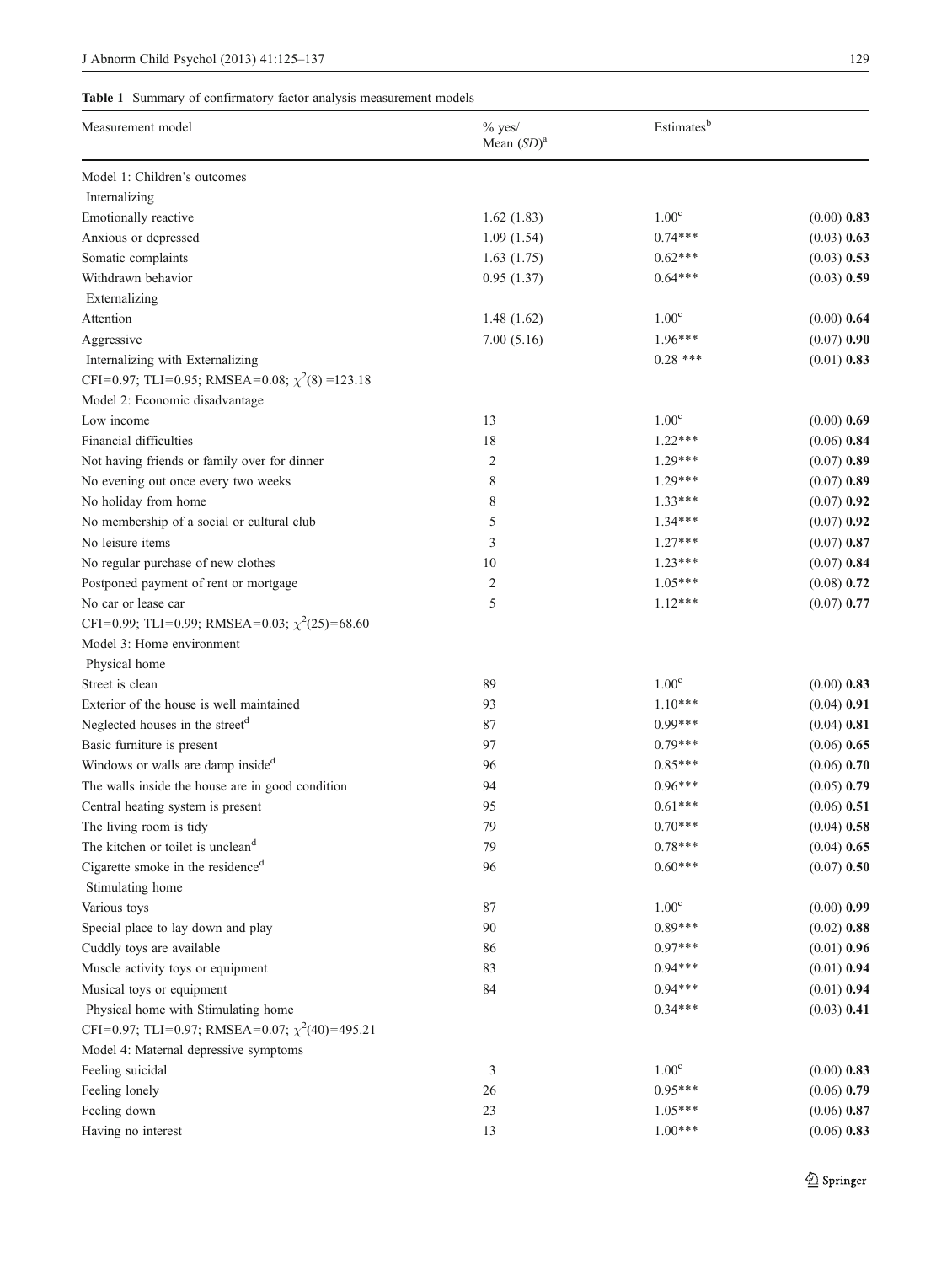## Table 1 (continued)

| Measurement model                                                                              | % yes/<br>Mean $(SD)^a$ | Estimatesb        |               |  |
|------------------------------------------------------------------------------------------------|-------------------------|-------------------|---------------|--|
| Feeling desperate about the future                                                             | 17                      | $1.04***$         | $(0.06)$ 0.87 |  |
| Feeling worthless                                                                              | 11                      | $0.98***$         | $(0.06)$ 0.81 |  |
| CFI=1.00; TLI=1.00; RMSEA=0.02; $\chi^2(8)$ =12.60                                             |                         |                   |               |  |
| Model 5: Parenting                                                                             |                         |                   |               |  |
| Parenting stress                                                                               |                         |                   |               |  |
| Being a parent is difficult                                                                    | 27                      | 1.00 <sup>c</sup> | $(0.00)$ 0.68 |  |
| Trouble raising child                                                                          | 19                      | $1.23***$         | $(0.05)$ 0.83 |  |
| Thinking about giving up                                                                       | 9                       | $1.14***$         | $(0.06)$ 0.77 |  |
| Not capable of caring for child                                                                | 5                       | $1.24***$         | $(0.06)$ 0.84 |  |
| Difficulties making decisions about child                                                      | 8                       | $0.96***$         | $(0.06)$ 0.65 |  |
| Not being able to cope with things                                                             | 16                      | $1.19***$         | $(0.05)$ 0.80 |  |
| Getting tired quickly                                                                          | 78                      | $0.49***$         | $(0.06)$ 0.33 |  |
| Feeling not to have things under control                                                       | 23                      | $1.15***$         | $(0.05)$ 0.77 |  |
| Wanting to be a mother like that                                                               | 16                      | $0.97***$         | $(0.05)$ 0.65 |  |
| I often do not understand my child                                                             | 15                      | $0.90***$         | $(0.06)$ 0.60 |  |
| I am not confident about the future upbringing                                                 | 26                      | $0.61***$         | $(0.06)$ 0.41 |  |
| Harsh disciplining                                                                             |                         |                   |               |  |
| I shook my child                                                                               | $\tau$                  | 1.00 <sup>c</sup> | $(0.00)$ 0.74 |  |
| I shouted or screamed angrily at my child                                                      | 76                      | $0.92***$         | $(0.08)$ 0.68 |  |
| I called my child names                                                                        | 5                       | $1.14***$         | $(0.09)$ 0.84 |  |
| I threatened to give a slap but I didn't do it                                                 | 30                      | $0.67***$         | $(0.06)$ 0.50 |  |
| I angrily pinched my child's arm                                                               | 15                      | $0.74***$         | $(0.07)$ 0.55 |  |
| I called my child stupid or lazy or something like that                                        | 7                       | $1.01***$         | $(0.08)$ 0.75 |  |
| Parenting stress with harsh disciplining<br>CFI=.97; TLI=.98; RMSEA=0.03; $\chi^2(83)$ =218.40 |                         | $0.21***$         | $(0.03)$ 0.43 |  |

CFI Comparative fit index; TLI Tucker-Lewis index; RMSEA Root mean square error of approximation

<sup>a</sup> Values represent mean (SD) for continuous indicator variables and percentages for categorical indicator variables

<sup>b</sup> Unstandardized and standardized (bold) coefficient estimates (values given in parentheses are standard errors)

<sup>c</sup> According to requirements for structural equation modeling one variable loading on each latent factor was set equal to 1.00 to set the metric for that factor. Consequently, significance values are not calculated for these variable loadings

<sup>d</sup>Reversed items were recoded prior to analysis

\*\*\*  $p < 0.001$ 

often do not understand my child" and "Being a parent is difficult". Items were rated on a 4-point Likert scale. Higher scores indicate greater levels of stress. Good reliability (Cronbach's alpha= $0.95$ ) and validity have been reported for the NOSIK (De Brock et al. [1992](#page-11-0)).

Disciplining Practices The harsh disciplining construct was derived from six items of the Parent–child Conflict Tactics Scale (CTS; Straus et al. [1998\)](#page-12-0) collected when the child was 3 years of age. Mothers rated their disciplining practices during the past 2 weeks on a 6-point scale ranging from 0 (never) to 5 (five times or more). Examples of questions are "I shouted or screamed angrily at my child" and "I angrily pinched my child's arm" (see Table [1\)](#page-4-0).

Family Sociodemographics Information on family sociodemographic characteristics was obtained by questionnaire during pregnancy. We included as covariates in our analyses child gender, child's age at the assessment of outcome, parity (previous pregnancies: 0 versus  $\geq$ 1), maternal age at intake, marital status (married or cohabiting versus single), and mothers' highest attained educational level (no formal education completed or general secondary education versus higher vocational training or higher academic education), and child national origin. Child national origin was classified into Western versus non-Western and was based on the country of birth of the parents. The group classified as Western includes European, North-American, Australian, and Asian Western (Japanese) children. The non-Western group is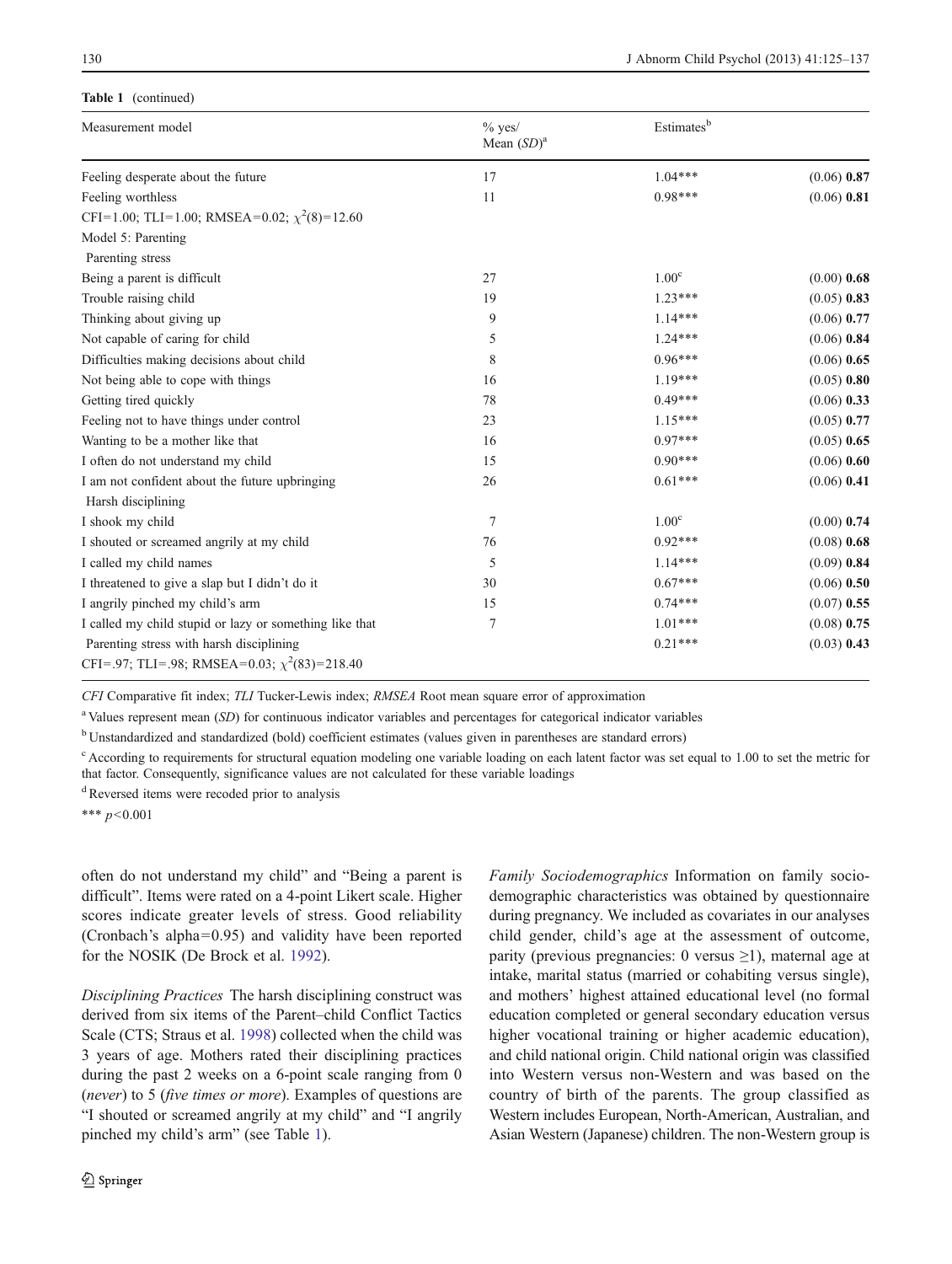comprised of children with a Turkish, Moroccan, Surinamese, Cape Verdian, Dutch Antillean, African, South-American, and Asian non-Western (Asia except Japan) national origin.

# Statistical Analysis

The analyses were conducted in Mplus version 5.1 (Muthén and Muthén [1998](#page-12-0)–2007). Missing data were estimated in order to use all available data in Mplus with full information maximum likelihood (FIML) procedures as described by Asparouhov and Muthén [\(2010](#page-11-0)). First, the factor structures of the predictor, outcome, and mediator variables were tested to confirm that these measures show good psychometric properties in the current sample. This was accomplished by conducting five confirmatory factor analyses (CFA); (1) children's outcomes including internalizing and externalizing problems, (2) economic disadvantage, (3) home environments including the physical and the learning home environment, (4) maternal depressive symptoms, and (5) parenting including parenting stress and harsh disciplining.

We determined identification of all CFA measurement models. For example, the internalizing and externalizing model was identified by the two-indicator rule (e.g., Kline 2011): (a) there is more than one factor, (b) there are two or more indicators per factor, (c) the two factors are allowed to covary, and (d) theta is diagonal, which means that there are no correlated errors in indicators. The Maximum Likelihood estimator was used for the internalizing and externalizing CFA measurement model, which is the default in Mplus for analysis with all continuous variables. Categorical items were recoded to be dichotomous ( $0$ =never or not true and 1=yes, any endorsement of the item) prior to entry into CFA and the weighted least squares with means and variance adjustment (WLSMV) estimator for categorical data was employed. This technique is consistent with previous CFAs establishing psychometric properties of the outcome scales (Achenbach and Rescorla [2000](#page-11-0)) and allows for increased power relative to models using indicators with empty cells.

Next, structural equation modeling (SEM) using the WLSMV estimator was employed to test the hypotheses that economic disadvantage would predict child internalizing and externalizing problems at age 3 years, and these relations would be mediated by maternal depressive symptoms, disrupted parenting, and home environments. In order to clarify the SEM findings, we conducted additional tests of indirect effects using the 'indirect' option in Mplus. Control variables were allowed to covary with each other and with economic disadvantage, and were entered as predictors of all other variables in the model (home environment, maternal depressive symptoms, parenting stress, harsh parenting, and child outcomes). In addition, our model took into account possible covariance among the two latent home environment constructs, the two

latent parenting constructs, and the two latent child behavior constructs.

We tested whether child gender moderated the relationships shown in Fig. [1](#page-3-0). In SEM analysis, the differences in chi-square values between a model that allows the parameters to vary among groups and a model that constrains the parameters to be equal across groups provides a test for moderation effects. When the difference is non-significant, there is no evidence of moderation. We did not evaluate ethnic differences in the processes linking economic disadvantage and children's internalizing and externalizing problems because numbers of national origin groups in the Western and the different non-Western categories were too small for meaningful multiplegroup analysis when considered separately. However, we included national origin as a control variable.

A separate analysis was run with father reports on internalizing and externalizing problems. Also in this analysis, missing data were estimated in order to use all available data in Mplus with FIML procedures. In addition, we conducted a separate analysis excluding those families who reported upward mobility (i.e., those families who were poor during pregnancy but were no longer poor when the child was 3 years of age).

Because chi-square values are sensitive to the sample size, we used the Comparative Fit Index (CFI), the Tucker-Lewis Index (TLI), and the Root Mean Square Error of Approximation (RMSEA) as our main indices of model fit (Browne and Cudeck [1993;](#page-11-0) Hu and Bentler [1999](#page-11-0)). For the CFI and TLI, values greater than 0.90 generally indicate reasonably good fit. For the RMSEA, values of 0.05 or lower indicate close fit, the range of 0.05 to 0.08 is interpreted as reasonable fit, the range of 0.08 to .10 as marginal fit, and values greater than 0.10 as unacceptable fit.

#### Results

### Measurement Models

Before testing our structural model, we first performed confirmatory factor analyses to establish the validity of our proposed latent factors. The variable loadings on the latent factors and the fit indices are summarized in Table [1](#page-4-0). For all five measurement models, a reasonably good fit to the data was found (see Table [1\)](#page-4-0). In addition, all variable loadings on the hypothesized latent factors were strong and statistically significant. Thus, confirmatory factor analyses indicated that it was acceptable to employ the proposed latent constructs in the remaining analyses.

# Structural Model

The results of our hypothesized model are presented as follows. Figure [2](#page-7-0) presents the unstandardized and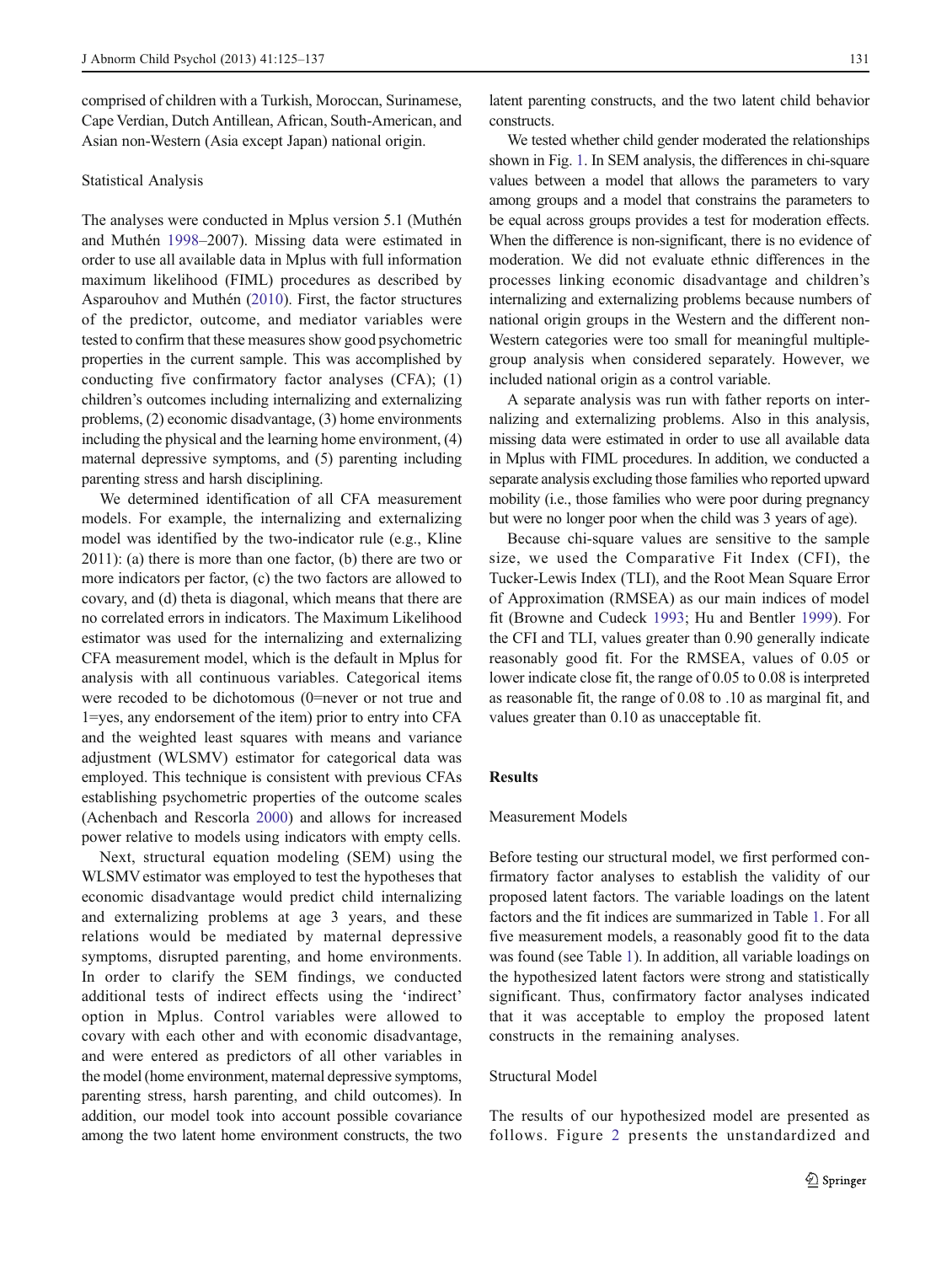<span id="page-7-0"></span>

Fig. 2 Unstandardized and standardized (bold) coefficient estimates (values given in parentheses are standard errors). All paths shown are statistically significant at the  $p<0.05$  level. All estimates include

controls (age of child, gender, national origin, parity, maternal education, marital status and maternal age)

standardized path coefficients of the model. To enhance the readability of the figure, paths between control variables and outcomes are not shown in the model. For the same reason, only paths that were statistically significant at the  $p<0.05$ level are presented. Table 2 shows the total effect of economic disadvantage on internalizing and externalizing problem scores disaggregated into direct and indirect effects. All the estimates in Table 2 and Fig. 2 take into account the background variables of the families. The chi-square difference test for the multiple-group analysis of child gender was nonsignificant,  $\chi^2(36)=39.94$ ,  $p=0.2994$ , indicating no evidence of moderation.

|  |  |  |  |  |  |  | Table 2 Direct, indirect, and total effects of economic disadvantage on children's internalizing and externalizing problem scores |  |
|--|--|--|--|--|--|--|-----------------------------------------------------------------------------------------------------------------------------------|--|
|--|--|--|--|--|--|--|-----------------------------------------------------------------------------------------------------------------------------------|--|

| Economic disadvantage                                    | Internalizing<br>$b(SE)$ $\beta$ |                  | Externalizing<br>$b(SE)$ $\beta$ |                  |
|----------------------------------------------------------|----------------------------------|------------------|----------------------------------|------------------|
|                                                          |                                  |                  |                                  |                  |
| Total                                                    | $0.175***$                       | $(0.033)$ 0.269  | $0.068*$                         | $(0.028)$ 0.120  |
| Total direct                                             | $0.100**$                        | $(0.033)$ 0.154  | 0.005                            | $(0.029)$ 0.009  |
| Total Indirect                                           | $0.075***$                       | $(0.015)$ 0.115  | $0.063***$                       | $(0.014)$ 0.111  |
| Via Physical home                                        | $-0.011$                         | $(0.006) -0.016$ | $-0.005$                         | $(0.005) -0.008$ |
| Via Stimulating home                                     | $0.024*$                         | $(0.010)$ 0.037  | 0.009                            | $(0.008)$ 0.017  |
| Via Depression and harsh disciplining                    | $0.022***$                       | $(0.006)$ 0.034  | $0.027***$                       | $(0.007)$ 0.048  |
| Via Depression and parenting stress                      | $0.033***$                       | $(0.008)$ 0.051  | $0.025***$                       | $(0.007)$ 0.045  |
| Via Physical home, depression, and harsh disciplining    | 0.001                            | $(0.001)$ 0.002  | 0.001                            | $(0.001)$ 0.003  |
| Via Physical home, depression, and parenting stress      | 0.002                            | $(0.001)$ 0.003  | 0.001                            | $(0.001)$ 0.002  |
| Via Stimulating home, depression, and harsh disciplining | 0.001                            | $(0.001)$ 0.002  | 0.002                            | $(0.001)$ 0.003  |
| Via Stimulating home, depression, and parenting stress   | 0.002                            | $(0.002)$ 0.003  | 0.002                            | $(0.001)$ 0.003  |

 $*_{p<0.05}$ ;  $*_{p<0.01}$ ;  $*_{p<0.001}$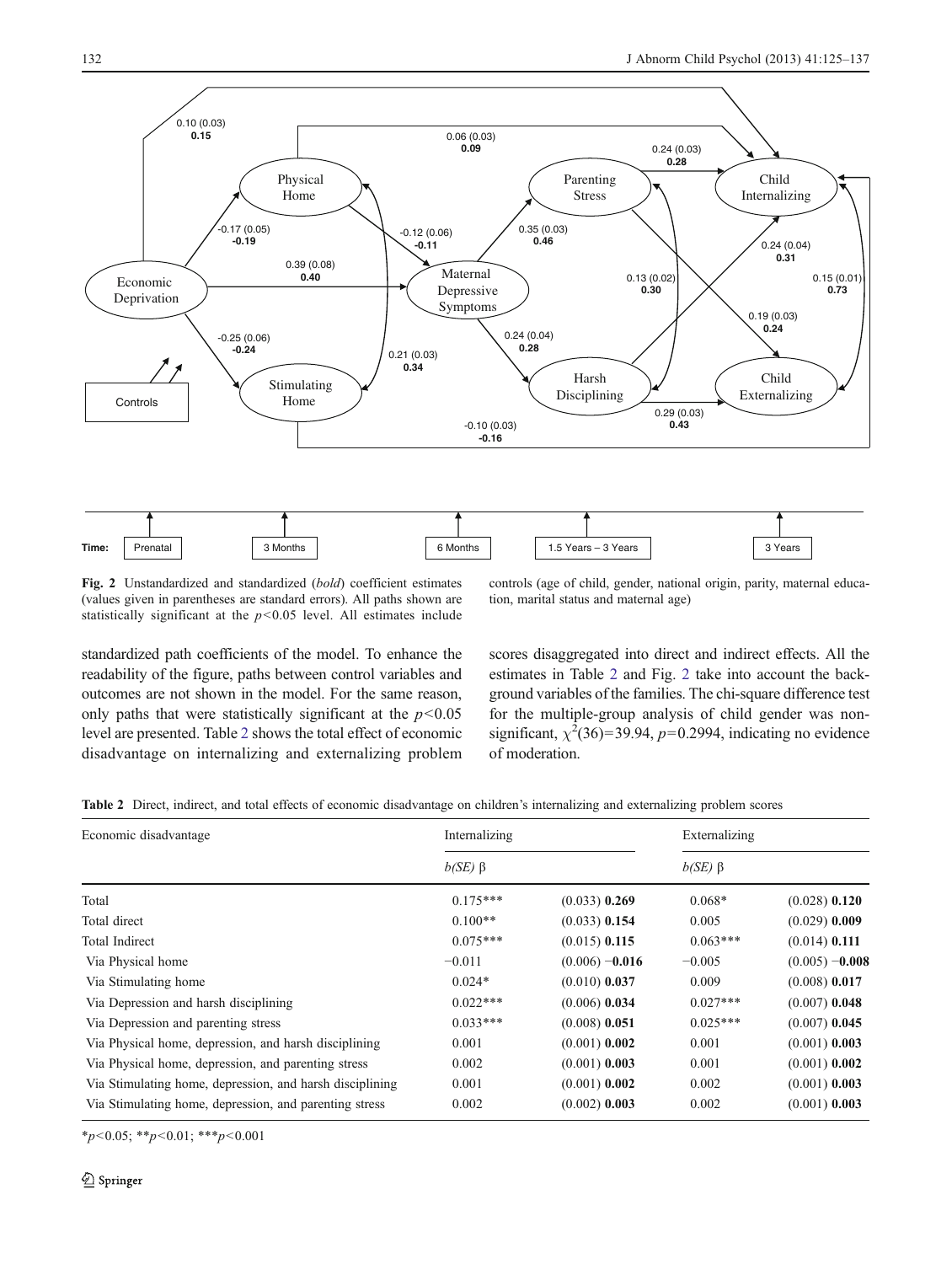Structural equation modeling showed a good fit to the data for the model, CFI=0.94, TLI=0.96, RMSEA= $0.03$ ,  $\chi^2(350)$ =1166.19. The model explained 36 % of the variance in children's internalizing problem scores and 36 % of the variance in children's externalizing problem scores. First, we examined the total effect of economic disadvantage on children's internalizing and externalizing problem scores. Table [2](#page-7-0) shows that children residing in economically deprived families are more likely to have internalizing,  $\beta = 0.27$ ,  $p < 0.001$ , and externalizing,  $\beta = 0.12$ ,  $p < 0.05$ , problems at age 3 years. Next, we examined the extent to which the home environment, maternal depressive symptoms and parenting played a mediating role in the associations between economic disadvantage and children's internalizing and externalizing problems. The decomposition of the total effects of economic disadvantage is presented in Table [2](#page-7-0) and shows that, for internalizing problems, both the direct,  $\beta$ =0.15, p<0.01, and the total indirect effects,  $\beta$ = 0.12,  $p<0.001$ , are statistically significant. For externalizing problems, the total indirect,  $\beta=0.11$ ,  $p<0.001$ , but not the direct effect,  $\beta$ =0.01, p>0.05, of economic disadvantage was significant. In the next paragraphs, we present the specific indirect effects of economic disadvantage on children's internalizing and externalizing problems.

#### Mediating Role of Home Environments

Figure [2](#page-7-0) shows that economic disadvantage was negatively associated with the quality of the physical,  $\beta$ =-0.19, p< 0.01, and the stimulating home environment,  $\beta$ =-0.24, p< 0.001. For the physical as well as the stimulating home environment, a significant direct association with children's internalizing problem scores was found. The association of the stimulating home environment was negative, and thus in the expected direction,  $\beta$ =-0.16, p<0.01, whereas the association of the physical home environment was positive,  $\beta=0.09$ ,  $p<$ 0.05. Table [2](#page-7-0) presents the specific direct effects of economic disadvantage on children's outcomes. From this table, it is clear that the stimulating home environment,  $\beta$ =0.04, p<0.05, but not the physical home environment, is a mechanism through which economic disadvantage affects children's internalizing problems.

# Mediating Role of Maternal Depressive Symptoms and Disrupted Parenting

Figure [2](#page-7-0) further shows that economic disadvantage was positively associated with maternal depressive symptoms,  $\beta$ =0.40, p<0.001, which in turn was positively associated with parenting stress,  $\beta$ =0.46, p<0.001, and harsh disciplining,  $\beta$ =0.28, p<0.001. For both parenting stress and harsh disciplining, a significant association with internalizing and externalizing problem scores was found (see Fig. [2\)](#page-7-0). The specific indirect effects presented in Table [2](#page-7-0) confirm that maternal depressive symptoms, along with parenting stress or harsh disciplining are mechanisms through which economic disadvantage affects children's internalizing and externalizing problem scores.

Mediating Role of Home Environments, Maternal Depressive Symptoms, and Disrupted Parenting

In line with our hypothesis, the quality of the physical home environment was negatively associated with maternal depressive symptoms,  $\beta$ =-0.11,  $p$ <0.05. However, estimates in Table [2](#page-7-0) show that for both internalizing and externalizing problem scores, the specific indirect effects involving home environments, maternal depressive symptoms, and disrupted parenting simultaneously were non-significant. Thus, these pathways involving all constructs did not add to the prediction of children's internalizing and externalizing problems above the effect each construct had.

# Father Report

Father and mother reports of child internalizing problems,  $\beta$ =0.60, p<0.001, and externalizing problems,  $\beta$ =0.62,  $p<0.001$ , were interrelated. Separate analysis with father reports on internalizing and externalizing problems yielded only small changes in effect sizes and patterns of statistical significance when compared with the model using mother reports (data not shown), with one notable exception. In the analysis with father reports, mother's harsh disciplining was less strongly, albeit significantly, associated with children's externalizing problems,  $\beta=0.24$ ,  $p<0.001$ , and was unrelated to internalizing problems,  $\beta=0.06$ ,  $p>0.05$ .

# Upward Mobility

A total of 98 children (4.5 %) in this sample were no longer poor at age 3 years, indicating upward mobility. Results were largely similar when excluding these 98 children from analysis, although the size of effect of the several associations was slightly larger (data not shown). However, the size of effect of the association between the stimulating home environment and internalizing problem scores was somewhat smaller in this analysis,  $\beta$ =-0.10,  $p$ =0.110.

# **Discussion**

In this study we aimed to extend previous findings on how economic disadvantage affects young children's emotional and behavioral problems to a non-American sample. Consistent with our hypotheses, economic disadvantage was associated with both internalizing and externalizing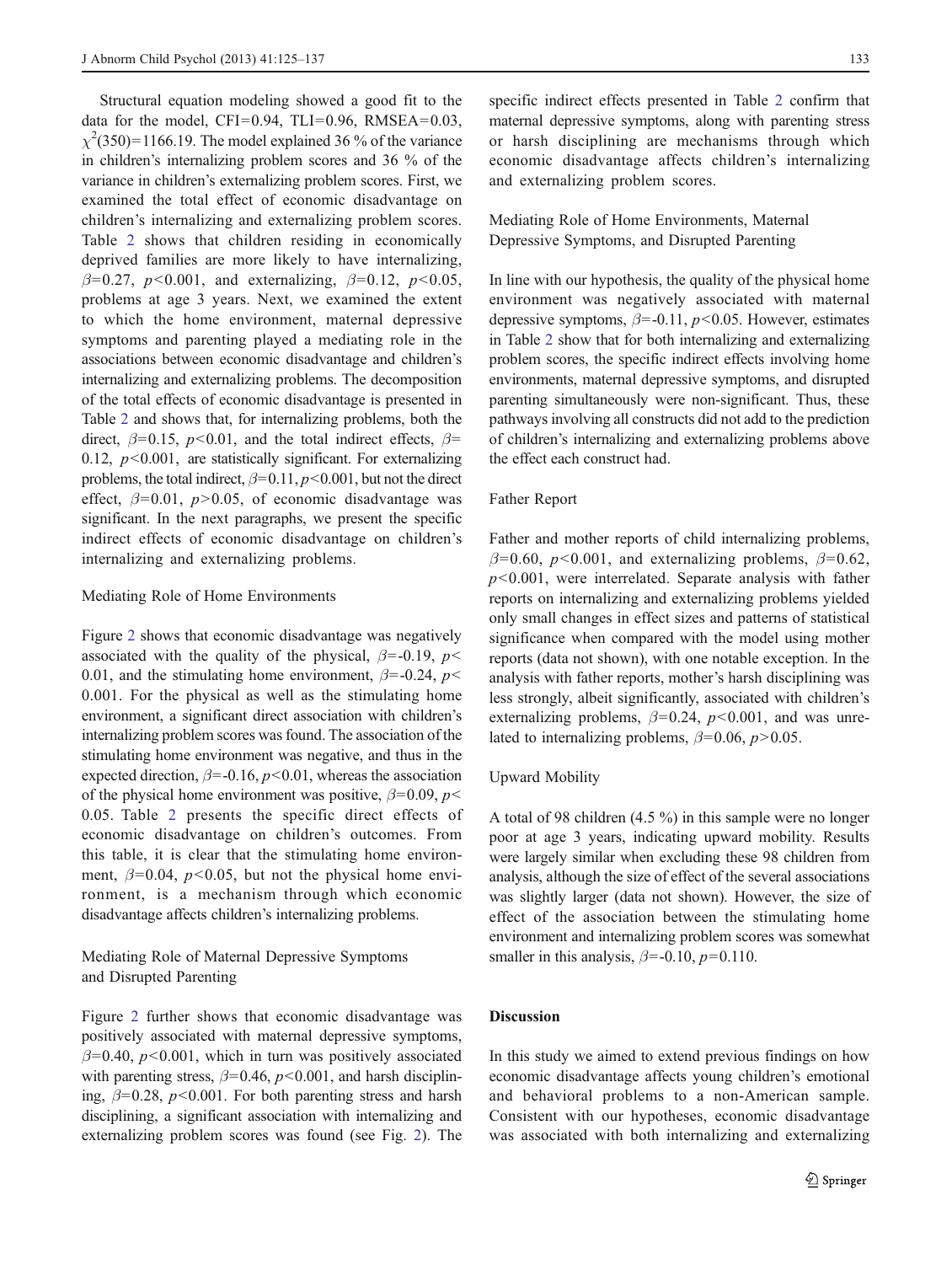problems when children were as young as 3 years of age. Furthermore, as hypothesized, these associations were partially explained by maternal depressive symptoms, along with disrupted parenting including parenting stress and harsh disciplining. For internalizing, but not for externalizing problem scores, the quality of the stimulating home environment was an additional mechanism explaining the effect of economic disadvantage.

The pattern of the current results is largely consistent with those reported in a number of US studies (Linver et al. [2002](#page-12-0); McLeod and Shanahan [1993;](#page-12-0) NICHD [2005](#page-12-0); Pachter et al. [2006;](#page-12-0) Yeung et al. [2002\)](#page-12-0) supporting the mediating roles of home environments, maternal emotional well-being, and parenting in the association between economic disadvantage and young children's behavioral development. In this study, we found no direct effects of the physical home environment and the stimulating home environment on children's externalizing problems, but rather a direct effect of a lower quality physical environment on the mother's depressive symptoms. This extends the findings of Yeung et al. ([2002](#page-12-0)) to a Dutch sample of young children. The current results also demonstrated support for the most basic propositions of the family investment model and those of the family stress model. That is, that economic disadvantage is negatively related to parental investments (e.g., the provision of learning toys in the home) that are expected to foster positive development for children, and that economic deprivation adversely affects the child's development through its negative impact on maternal depression, which in turn diminishes or disrupts parenting skills.

Despite these consistent patterns, some considerable differences between the current study and related research can be noted. In their US sample, Yeung et al. ([2002](#page-12-0)) observed that the physical environment of the home was indirectly related to children's externalizing problems through its relation with maternal depressive symptoms and punitive parenting. Such an indirect effect was absent in the present study. This difference may be due to methodological differences in the assessment procedure of the Yeung et al. ([2002\)](#page-12-0) study and that of the current study. Unlike Yeung et al. ([2002\)](#page-12-0), who combined observed and interviewed reports, we assessed the home environment exclusively by observation, thereby limiting shared method variance bias. Furthermore, in the current study children's home environments, maternal depressive symptoms, and developmental outcomes were all assessed at different points in time, whereas Yeung et al. [\(2002](#page-12-0)) assessed these constructs cross-sectionally. Related studies have often relied, at least in part, on cross-sectional designs. For example, Kiernan and Huerta [\(2008](#page-12-0)) assessed all their potential mediators, with the exception of maternal depression, at the same time as the child outcome measures. Given that the present study assessed the predictor, mediators, and outcomes at different points in time, tests of mediation are more rigorous. Indeed, of the five mediators being tested, only the assessment of maternal harsh disciplining was conducted at the same time as the outcomes.

Furthermore, previous research suggested that low income or socio-economic position is more closely related to externalizing than to internalizing problems (Amone-P'Olak et al. [2009;](#page-11-0) Kiernan and Huerta [2008;](#page-12-0) McLeod and Shanahan [1993](#page-12-0); Yeung et al. [2002](#page-12-0)), while, if anything, the reverse was observed in the current study. Few studies, however, have investigated the associations between economic disadvantage and internalizing and externalizing problems in children as young as 3 years of age, as was done in the present study. In a study by Kiernan and Huerta [\(2008\)](#page-12-0), economic disadvantage predicted both children's internalizing and externalizing problems at age 3 years, showing relatively large effects on externalizing problems. However, any comparison must account for the different indicators used for both economic disadvantage and children's internalizing and externalizing problems.

As with economic disadvantage, the current findings suggest that the stimulating home environment has a distinct effect on children's internalizing problems, but less so on children's externalizing problems. Therefore, our hypothesis that parental investments and family stress each independently explain the association between economic disadvantage and children's behavioral development was confirmed in our analysis of internalizing but not in our analysis of externalizing problem scores. This finding may reflect the higher stability of internalizing than externalizing problems in young children (Achenbach and Rescorla [2000\)](#page-11-0). The observed associations of economic disadvantage and home environments with children's problem behavior were small to moderate in magnitude and thus their impact on externalizing problems may not have reached significance as externalizing problems are less stable at very young ages.

Much of the effect of economic disadvantage on externalizing problems was indirect rather than direct, indicating that this association is largely attributable to maternal emotional well-being and disrupted parenting. In contrast, the effect of economic disadvantage on children's internalizing problems was direct rather than through the home environment, depressive symptoms, and disrupted parenting. This suggests that additional factors should be considered to explain this effect. This is in line with observations after a natural experiment that moved rural American families out of poverty (Costello, Compton, Keeler, & Angold, 2003). Moving out of poverty by sudden wealth significantly decreased children's externalizing problems, but not internalizing problems (Costello et al., [2003](#page-11-0)). The authors suggested that internalizing problems may also be caused by some characteristics of poor families not directly related to poverty, such as a higher genetic loading for these conditions (Costello et al., [2003](#page-11-0)).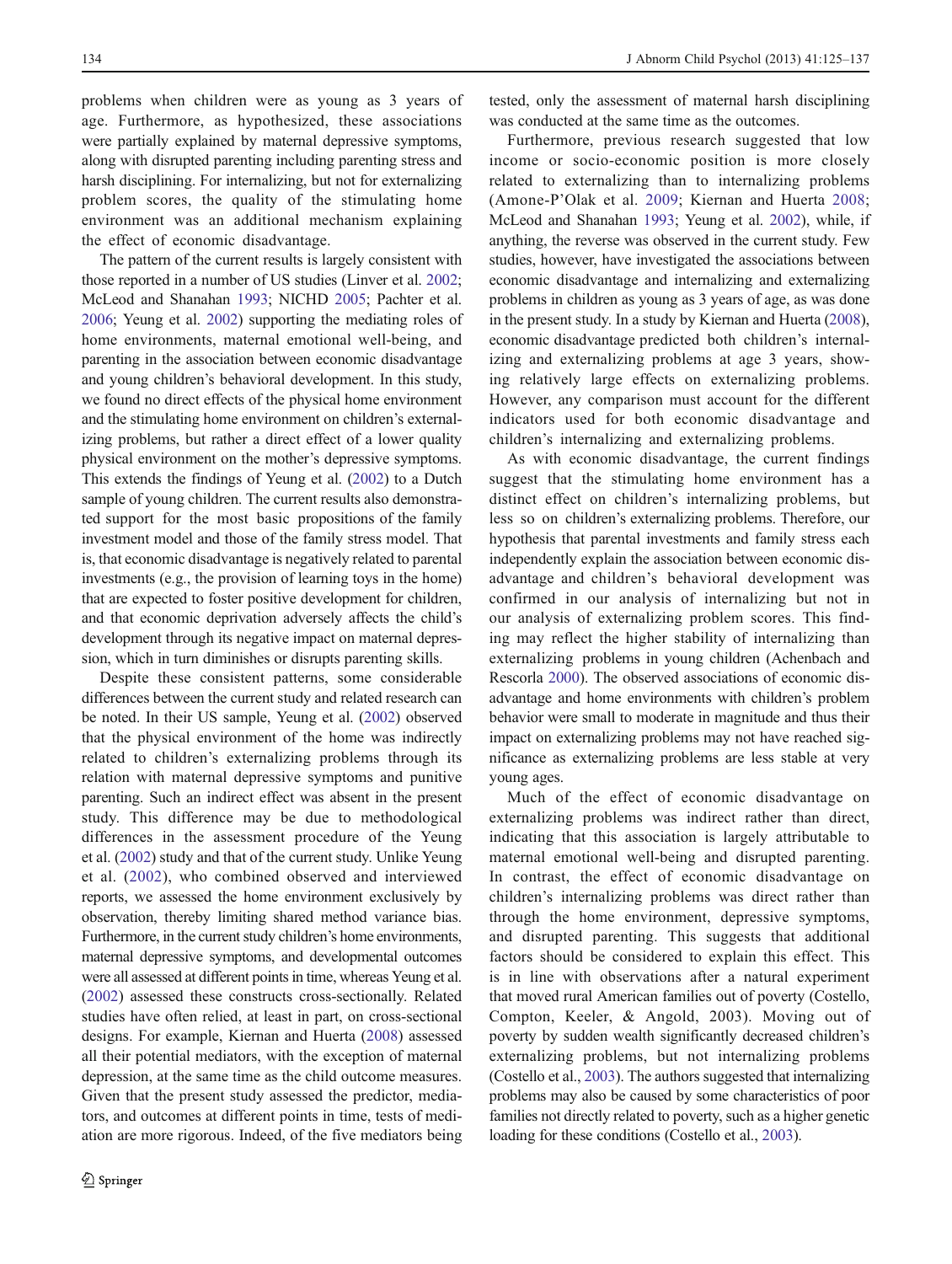In order to achieve effective and efficient targeted intervention and prevention programs for young children and their families, additional research must delineate the processes by which economic disadvantage affects children's emotional and behavioral problems. For example, nutrition and neighbourhood quality are likely to mediate these associations (Evans [2004](#page-11-0); Martin et al. [2010](#page-12-0)). In this study, children's home environments were observed in the presence of the primary caregiver, who is mostly the mother. Thus, our model focused on maternal emotional well-being. Other studies, however, found effects of paternal depressive symptoms on their parenting and their children's developmental outcomes (Wilson and Durbin [2010\)](#page-12-0). This gives rise to an important question for future research; namely, whether father's emotional well-being and parenting contribute to the association between economic disadvantage and early-childhood problem behavior. Furthermore, the observed association between parental socio-economic status and children's emotional and behavioral problems may be due to a third factor such as social selection (Conger and Donnellan [2007\)](#page-11-0). More specifically, parents who are genetically predisposed to feelings of distress may have more difficulties in acquiring everyday financial necessities and have children who are also predisposed to distress and attendant behavioral problems.

Although the present study has a number of important strengths, its results must be interpreted within the context of several limitations. Firstly, the present study is populationbased and maternal depression was assessed with a self-rating scale. Therefore, the results may not be easily generalizable to clinical populations. However, given that we were able to detect effects of maternal depressive symptoms in this study, it is likely that these effects would be more pronounced in populations at higher risk for psychopathology. Like other cohort studies, the Generation R Study is prone to selective drop-out. Our response analysis showed that selection occurred toward well functioning families with higher socio-economic status. Although it is certain that selective drop out has an impact on statistical power, a recent study and simulations on the Avon Longitudinal Study of Parents and Children (ALSPAC) sample showed that this does not need to affect the validity of regression models with regard to disruptive behavior (Wolke et al. [2009\)](#page-12-0). In cases of selective drop out of families with lower socio-economic status some of the effects associated with economic disadvantage may be underestimated. It is possible that these associations are stronger in those who did not participate than in those who did. Furthermore, as is often the case within largescale studies, data on child behavior relied on parental report. Consequently, associations between maternal depressive symptoms and child problem behavior may reflect a negative impact of maternal depression but could also be influenced by a

tendency on the part of depressed mothers towards describing their children more negatively. However, we reduced possible reporter bias on the part of mothers in several ways. First, a temporal sequence was established and maternal depressive symptoms were assessed several years prior to the assessment of the outcome. Also, information on the home environment was not obtained by self-report of mothers but relied exclusively on observations by trained research nurses. Lastly, both mothers and fathers reported on child behavioral problems, and the associations were found to be largely consistent across informants. A notable exception was that in the analysis with father report, mother's harsh disciplining was less strongly associated with children's externalizing problems and was unrelated to internalizing problems. Of all constructs, this harsh disciplining construct was the only one assessed crosssectionally with internalizing and externalizing problems. This study thus underscores the importance of temporal sequences in research on family processes and children's behavioral development. However, the fact that a temporal sequence was established does not mean that the relationships between these variables are necessarily unidirectional. For instance, a less-optimal home environment may lead to maternal depressive symptoms but the reverse could also be true. Finally, the family income and home environment variables were measured very early in life and are likely to fluctuate over time. Particularly for young parents, there may be upward mobility. We addressed this by conducting a separate analysis excluding those children and their families who had moved out of poverty at the age of 3 years. Results were found to be largely consistent. Data on home environments, however, were obtained only once and early in life. However, it has been documented that by the age of 6 months, many children are already able to provoke encouragement and attention from their parents, suggesting mutual influence of child and environment (Bradley [1993](#page-11-0), [1994;](#page-11-0) Zeenah et al. [1997\)](#page-12-0).

Young children constitute an important group to policy makers and intervention designers. As early as the first few years of life, associations between economic disadvantage and children's developmental problems are observable and the future burden of mental health problems may be preventable by the use of well-designed interventions based on empirical research. By investigating possible mechanisms underlying the harmful impact of economic disadvantage on children's behavioral and emotional development, the findings of the current study have implications for early intervention programs. In a publicly funded health-care system such as the Netherlands, children residing in economically disadvantaged households are at increased risk of developing emotional and behavioral problems. The present study supports earlier US research indicating that interventions that focus solely on raising income levels may not adequately address problems in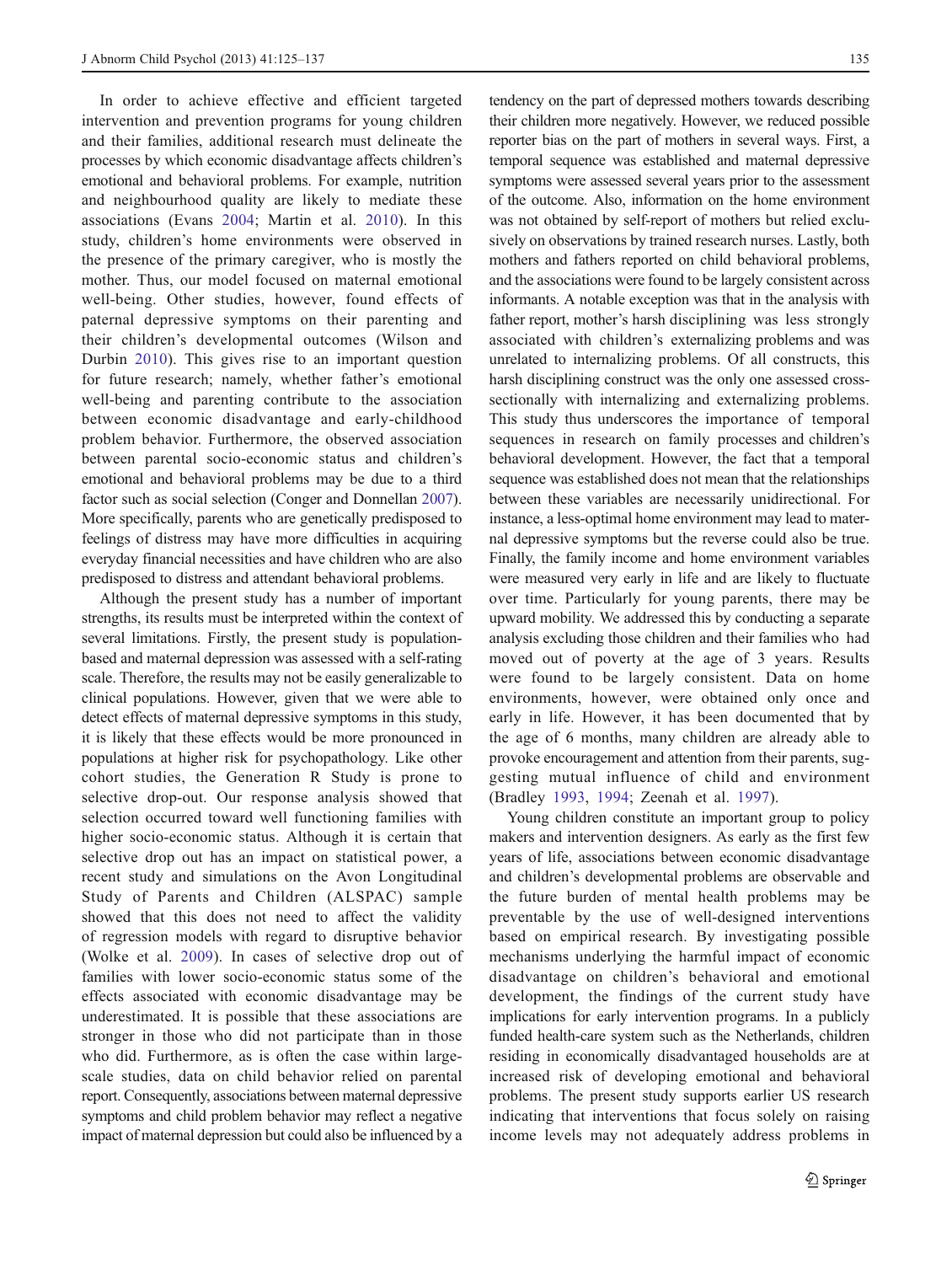<span id="page-11-0"></span>the family processes that emerge as a result of economic disadvantage (Linver et al. [2002;](#page-12-0) McLeod and Shanahan [1993;](#page-12-0) NICHD [2005;](#page-12-0) Pachter et al. [2006](#page-12-0); Yeung et al. [2002\)](#page-12-0). Policies to improve the mental health of mothers with young children but also their home environments are needed to change the economic gradient in child behavior.

This study contributes to the literature by unraveling pathways between economic disadvantage, children's home environments, maternal depressive symptoms, disrupted parenting, and child emotional and behavioral outcomes at the age of 3 years. We conclude that for both children's internalizing and externalizing problems, mechanisms explaining the effect of economic disadvantage include those of maternal depressive symptoms, along with disrupted parenting. For children's internalizing but not externalizing problems, the stimulating learning environment of the home explained part of the effect of economic disadvantage.

Acknowledgments The Generation R Study is conducted by the Erasmus Medical Center Rotterdam in close collaboration with the Faculty of Social Sciences of the Erasmus University Rotterdam, the Municipal Health Service Rotterdam Area, the Rotterdam Homecare Foundation, and the Stichting Trombosedienst & Artsenlaboratorium Rijnmond (STAR), Rotterdam, the Netherlands. We greatly acknowledge the contribution of participating children and their parents, general practitioners, hospitals, midwives, and pharmacies in Rotterdam area. The first phase of the Generation R Study was made possible with financial support from the Erasmus Medical Center Rotterdam, the Erasmus University Rotterdam, and the Netherlands Organization for Health Research and Development (ZonMw, Grant No. 10.000.1003). This study was supported by an additional grant from ZonMw (grant No 15.700.1004).

Declaration of interests Dr. Frank C. Verhulst is the contributing editor of the Achenbach System of Empirically Based Assessment, from which he receives remuneration. The other authors declare that they have no conflict of interest.

Open Access This article is distributed under the terms of the Creative Commons Attribution License which permits any use, distribution, and reproduction in any medium, provided the original author(s) and the source are credited.

#### **References**

- Abidin, R. R. (1983). Parenting stress index-manual. Charlottesville: University of Virginia Press.
- Achenbach, T. M., & Rescorla, L. A. (2000). Manual for ASEBA preschool forms & profiles. Burlington: University of Vermont, Research Center for Children, Youth and Families.
- Amone-P'Olak, K., Burger, H., Ormel, J., Huisman, M., Verhulst, F. C., & Oldehinkel, A. J. (2009). Socioeconomic position and mental health problems in pre- and early-adolescents: the TRAILS study. Social Psychiatry and Psychiatric Epidemiology, 44, 231–238.
- Asparouhov, T., & Muthén, B. O. (2010). Weighted least squares estimation with missing data. Technical Report, Retreived from [http://statmodel.com/download/GstrucMissingRevision.pdf.](http://statmodel.com/download/GstrucMissingRevision.pdf)
- Belle, D., & Doucet, J. (2003). Poverty, inequality, and discrimination as sources of depression among U.S. women. Psychology of Women Quarterly, 27, 101-113.
- Bor, W., Najman, J. M., Andersen, M. J., O'Callaghan, M., Williams, G. M., & Behrens, B. C. (1997). The relationship between low family income and psychological disturbance in young children: an Australian longitudinal study. The Australian and New Zealand Journal of Psychiatry, 31, 664–675.
- Bradley, R. H. (1993). Children's home environments, health, behavior, and intervention efforts: a review using the HOME inventory as a marker measure. Genetic Social and General Psychology Monographs, 119, 437–490.
- Bradley, R. H. (1994). The Home Inventory: review and reflections. Advances in Child Development and Behavior, 25, 241–288.
- Bradley, R. H., & Corwyn, R. F. (2002). Socioeconomic status and child development. Annual Review of Psychology, 53, 371–399.
- Brooks-Gunn, J., & Duncan, G. J. (1997). The effects of poverty on children. The Future of Children, 7, 55–71.
- Browne, M. W., & Cudeck, R. (1993). Alternative ways of assessing model fit. In K. A. Bollen & J. S. Long (Eds.), Testing structural equation models (pp. 136–162). Newbury Park: Sage.
- Caldwell, B. M., & Bradley, R. H. (1984). Home observation for measurement of the environment. Little Rock: University of Arkansas.
- Caminada, K., & Goudswaard, K. (2001). International trends in income inequality and social policy. International Tax and Public Finance, 8, 395–415.
- Conger, R. D., & Elder, G. H. (1994). Families in troubled times: Adapting to change in rural America. New York: Aldine de Gruyter.
- Conger, R. D., & Conger, K. J. (2002). Resilience in Midwestern families: Selected findings from the first decade of a prospective, longitudinal study. Journal of Marriage and Family, 64, 361–373.
- Conger, R. D., & Donnellan, M. B. (2007). An interactionist perspective on the socioeconomic context of human development. Annual Review of Psychology, 58, 175–199.
- Costello, E. J., Compton, S. N., Keeler, G., & Angold, A. (2003). Relationships between poverty and psychopathology: a natural experiment. Journal of the American Medical Association, 290, 2023–2029.
- De Beurs, E. (2004). Brief symptom inventory-manual. Leiden, The Netherlands.
- De Brock, A. J. L. L., Vermulst, A. A., Gerris, J. R. M., & Abidin, R. R. (1992). Nijmeegse Ouderlijke Stress Index (NOSI)-manual. Lisse: Swets en Zeitlinger.
- Derogatis, L. R. (1993). Brief Symptom Inventory (BSI): Administration, scoring and procedures-manual, 3rd. edition. Minneapolis, MN, USA.
- Duncan, G. J., & Brooks-Gunn, J. (2000). Family poverty, welfare reform, and child development. Child Development, 71, 188–196.
- Ertel, K. A., Rich-Edwards, J. W., & Koenen, K. C. (2011). Maternal depression in the United States: nationally representative rates and risks. Journal of Women's Health, 20, 1609–1617.
- Evans, G. W. (2004). The environment of childhood poverty. American Psychologist, 59, 77–92.
- Forman, D. R., O'Hara, M. W., Stuart, S., Gorman, L. L., Larsen, K. E., & Coy, K. C. (2007). Effective treatment for postpartum depression is not sufficient to improve the developing mother-child relationship. Development and Psychopathology, 19, 585–602.
- Goodman, S. H., & Brumley, H. E. (1990). Schizophrenic and depressed mothers: relational deficits in parenting. Developmental Psychology, 26, 31–39.
- Hu, L., & Bentler, P. M. (1999). Cutoff criteria for fit indexes in covariance structure analysis: conventional criteria versus new alternatives. Structural Equation Modeling, 6, 1–55.